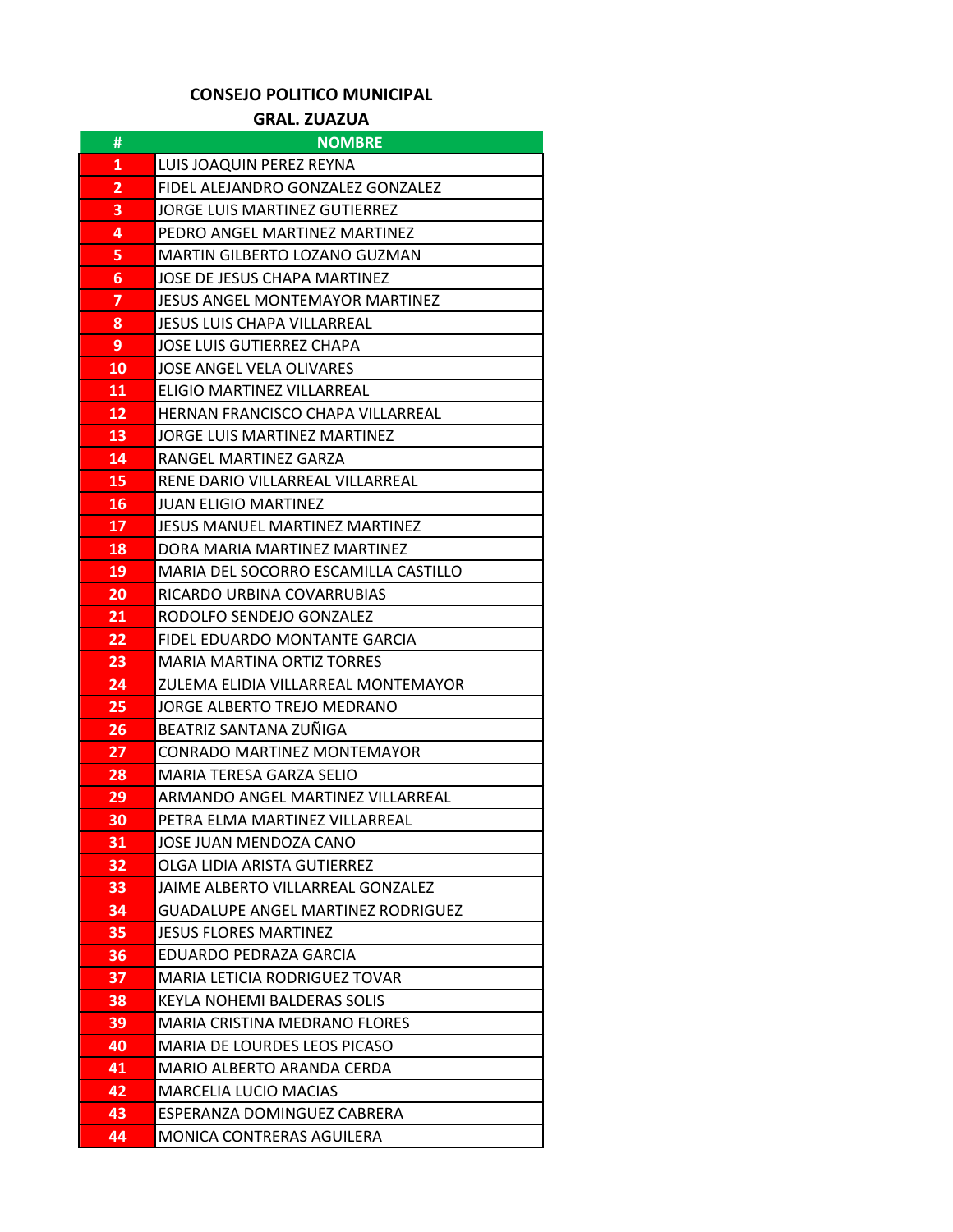| 45       | IRMA GUADALUPE ALVAREZ VILLALOBOS                 |
|----------|---------------------------------------------------|
| 46       | ROSA ELIA RODRIGUEZ ALFARO                        |
| 47       | MARIA DEL CARMEN ALANIS GUTIERREZ                 |
| 48       | NELDA YANETH MARTINEZ RODRIGUEZ                   |
| 49       | FIDEL ALEJANDRO GONZALEZ GONZALEZ                 |
| 50       | FELIPE VAZQUEZ RODRIGUEZ                          |
| 51       | ANTONIO JULIAN MARTINEZ GUTIERREZ                 |
| 52       | ROSA NELLY MONTEMAYOR ARRAMBIDE                   |
| 53       | JESUS ANGEL MARTINEZ VILLARREAL                   |
| 54       | BERTHA IDALIA GUTIERREZ CHAPA                     |
| 55       | MARIO ALBERTO ESCOTO GARCIA                       |
| 56       | <b>GERARDO RODRIGUEZ GARCIA</b>                   |
| 57       | RUBEN MARTINEZ MARTINEZ                           |
| 58       | RAMON VILLALOBOS VILLARREAL                       |
| 59       | FERNANDO NARVAEZ GONZALEZ                         |
| 60       | RAMIRO MENDOZA CANO                               |
| 61       | RICARDO EMILIO GARZA GARZA                        |
| 62       | AIDEE GREY FLORES ELIAS                           |
| 63       | <b>HERNAN VILLARREAL GONZALEZ</b>                 |
| 64       | ANGEL ARMANDO MARTINEZ GARCIA                     |
| 65       | DAVID VILLARREAL GARZA                            |
| 66       | JONATHAN JOAQUIN BARRA LEDESMA                    |
| 67       | MIRTHALA MONTEMAYOR RODRIGUEZ                     |
| 68       | HILDA DOLORES RAMOS SALINAS                       |
| 69       | FRANCISCO JAVIER GONZALEZ FLORES                  |
| 70       | DANIELA GONZALEZ MONTEMAYOR                       |
| 71       | RICARDO ANGEL MARTINEZ MONTEMAYOR                 |
| 72       | RODRIGO AGUILAR OCHOA                             |
| 73       | CRISTINA ANA GARZA CELIO                          |
| 74       | JESUS LUIS CHAPA VILLARREAL                       |
| 75       | PEDRO CESAR MARTINEZ MARTINEZ                     |
| 76       | <b>MARISELA GARZA SAUCEDO</b>                     |
| 77       | <b>GUADALUPE ANGEL MARTINEZ MARTINEZ</b>          |
| 78       | <b>BLANCA ALICIA RODRIGUEZ GUTIERREZ</b>          |
| 79       | <b>MARIBEL MONTEMAYOR RODRIGUEZ</b>               |
| 80       | JUANITA MARICELA SOUSA MONTOYA                    |
| 81       | JOSE ANGEL VELA MARTINEZ                          |
| 82<br>83 | DAISY ROBLLEDO ZAMBRANO                           |
| 84       | LUIS JOAQUIN PEREZ REYNA<br>DELFINO BELTRAN GARZA |
| 85       | JOSE ADALBERTO IRACHETA MARTINEZ                  |
| 86       | <b>JUAN MANUEL ALVAREZ RIOS</b>                   |
| 87       | ELVA IDALIA GONZALEZ MORENO                       |
| 88       | FRANCISCA INES VILLARREAL GALARZA                 |
| 89       | IRIS ADRIANA VAZQUEZ BARREDA                      |
| 90       | KAREN GUADALUPE VAZQUEZ BARREDA                   |
| 91       | <b>GERARDO ANGEL MARTINEZ MARTINEZ</b>            |
|          |                                                   |